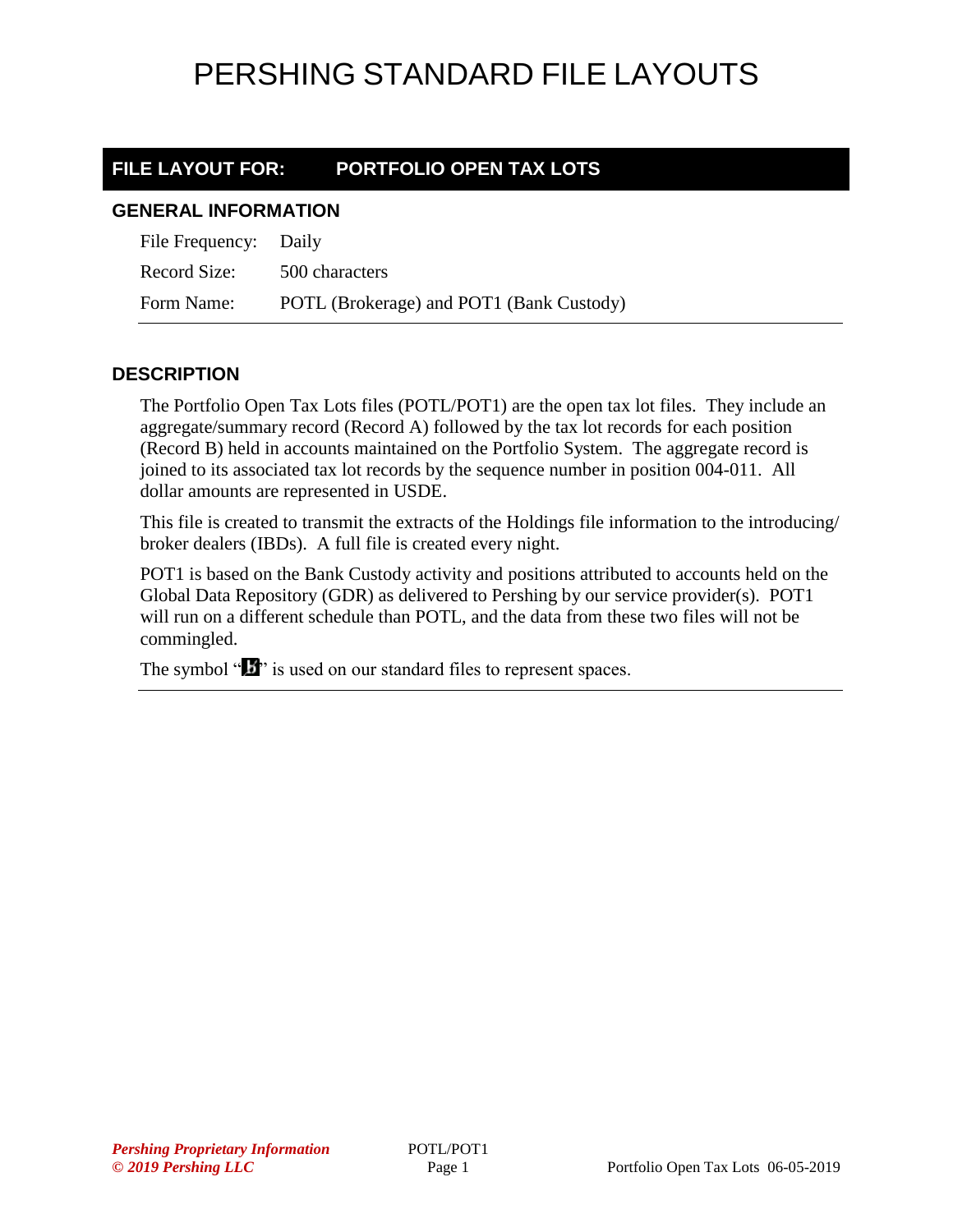### **FILE LAYOUT SPECIFICATIONS**

### **HEADER RECORD**

| <b>POSITION</b> | <b>PICTURE</b> | <b>TYPE</b> | <b>DESCRIPTION</b>                                                                              |
|-----------------|----------------|-------------|-------------------------------------------------------------------------------------------------|
| 001-009         | X(09)          | AN          | Literally "BOF $\cancel{B}$ $\cancel{B}$ $\cancel{B}$ $\cancel{B}$ $\cancel{B}$ $\cancel{B}$ ". |
| 010-018         | X(09)          | AN          | Literally "PERSHING."                                                                           |
| 019-036         | X(18)          | AN          | Literally "PES DOPEN DTAX DLOTS B"                                                              |
| 037-046         | X(10)          | AN          | Literally "DDATA BOF 5 5"                                                                       |
| 047-056         | X(10)          | AN          | DATE OF DATA = " $MM/DD/CCYY"$                                                                  |
| 057-067         | X(11)          | AN          | Literally " $\bm{B}$ TO $\bm{B}$ REMOTE $\bm{B}$ "                                              |
| 068-071         | X(04)          | AN          | REMOTE $ID = "XXX"$                                                                             |
| 072-085         | X(14)          | AN          | Literally " <b>BEGINS BHERE B</b> .                                                             |
| 086-095         | X(10)          | AN          | $RUN\ DATE = "MM/DD/CCYY"$                                                                      |
| 096-096         | X(01)          | AN          | Not Used                                                                                        |
| 097-104         | X(08)          | AN          | $RUN TIME = "HH:MM:SS"$                                                                         |
| 105-499         | X(395)         | AN          | Not Used                                                                                        |
| 500-500         | X(01)          | AN          | Literally "A"; indicates the end of the header record                                           |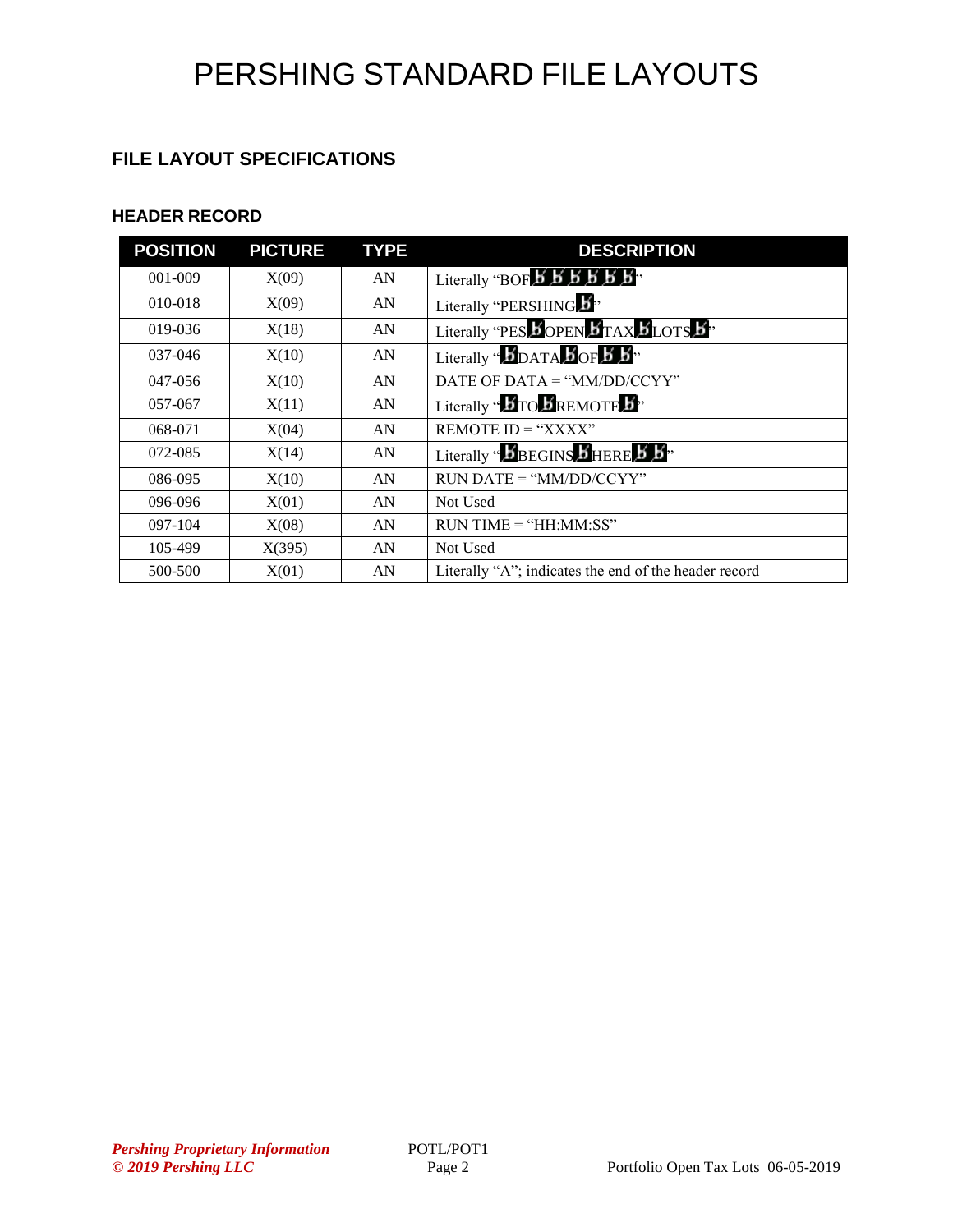### **DETAIL RECORD A – AGGREGATED (TOTAL POSITION QUANTITY) HOLDINGS**

| <b>POSITION</b> | <b>PICTURE</b> | <b>TYPE</b>      | <b>DESCRIPTION</b>                                                                                                                                              |
|-----------------|----------------|------------------|-----------------------------------------------------------------------------------------------------------------------------------------------------------------|
| $001 - 002$     | X(02)          | AN               | TRANSACTION CODE; values include:                                                                                                                               |
|                 |                |                  | "TL" = $POTL$ (Brokerage)                                                                                                                                       |
|                 |                |                  | " $T1$ " = POT1 (Bank Custody)                                                                                                                                  |
| $003 - 003$     | X(01)          | AN               | RECORD INDICATOR VALUE = "A"                                                                                                                                    |
| $004 - 011$     | 9(08)          | N                | RECORD ID SEQUENCE NUMBER; begins with "00000001"                                                                                                               |
| $012 - 020$     | X(09)          | AN               | PERSHING ACCOUNT NUMBER, including Office (3) and                                                                                                               |
|                 |                |                  | Base Account (6)                                                                                                                                                |
| $021 - 021$     | X(01)          | ${\bf A}{\bf N}$ | PORTFOLIO ACCOUNT TYPE; values include:                                                                                                                         |
|                 |                |                  | " $0$ " = Cash on Delivery"                                                                                                                                     |
|                 |                |                  | "1" = Cash or Margin/Principal Accounting for Bank Custody $*$                                                                                                  |
|                 |                |                  | " $3"$ " = Short                                                                                                                                                |
|                 |                |                  | " $8$ " = Precious Metals                                                                                                                                       |
|                 |                |                  | "9" = Income/Income Accounting for Bank Custody                                                                                                                 |
|                 |                |                  | * (Note: The Portfolio System does not distinguish between<br>Cash and Margin account types for business purposes)                                              |
| $022 - 030$     | X(09)          | AN               | <b>CUSIP NUMBER</b>                                                                                                                                             |
| $031 - 034$     | X(04)          | AN               | Not Used                                                                                                                                                        |
| $035 - 037$     | X(03)          | AN               | <b>INTRODUCING BROKER DEALER (IBD) NUMBER</b>                                                                                                                   |
| $038 - 038$     | X(01)          | AN               | Not Used                                                                                                                                                        |
| $039 - 041$     | X(03)          | AN               | INVESTMENT PROFESSIONAL (IP) NUMBER                                                                                                                             |
| $042 - 042$     | X(01)          | AN               | Not Used                                                                                                                                                        |
| $043 - 050$     | 9(08)          | $\mathbf N$      | PROCESS DATE, in CCYYMMDD format                                                                                                                                |
| $051 - 051$     | X(01)          | AN               | RECONCILIATION BREAK INDICATOR, a reconciliation<br>break exists between PORT (PES) and GMAR (GCUS file) for<br>this account/CUSIP combination; values include: |
|                 |                |                  | " $Y$ " = Reconciliation Break exists for this position                                                                                                         |
|                 |                |                  | " $N$ " = Reconciliation Break does not exist                                                                                                                   |
| $052 - 069$     | 9(13)v9(05)    | $\mathbf N$      | AGGREGATED (TOTAL POSITION) TRADE DATE<br>QUANTITY; as of the last business date                                                                                |
| $070 - 070$     | X(01)          | AN               | AGGREGATED (TOTAL POSITION) TRADE DATE<br>QUANTITY SIGN; as of the last business date; values include:                                                          |
|                 |                |                  | "+" = $Positive$                                                                                                                                                |
|                 |                |                  | "-" $=$ Negative                                                                                                                                                |
|                 |                |                  | " $\mathbf{F}$ " = Not Applicable or Zero Value                                                                                                                 |
| $071 - 088$     | 9(09)v9(09)    | ${\bf N}$        | CURRENT TOTAL COST ON POSITION LEVEL; zero for<br>the Dividend and Interest records (this is an adjusted cost basis<br>for bonds)                               |
| 089 - 089       | X(01)          | AN               | CURRENT TOTAL COST SIGN; values include:                                                                                                                        |
|                 |                |                  | "+" = $Positive$                                                                                                                                                |
|                 |                |                  | "-" = Negative                                                                                                                                                  |
|                 |                |                  | " $\mathbf{F}$ " = Not Applicable or Zero Value                                                                                                                 |
| $090 - 105$     | X(16)          | AN               | SECURITY SYMBOL; symbol assigned by listing exchange                                                                                                            |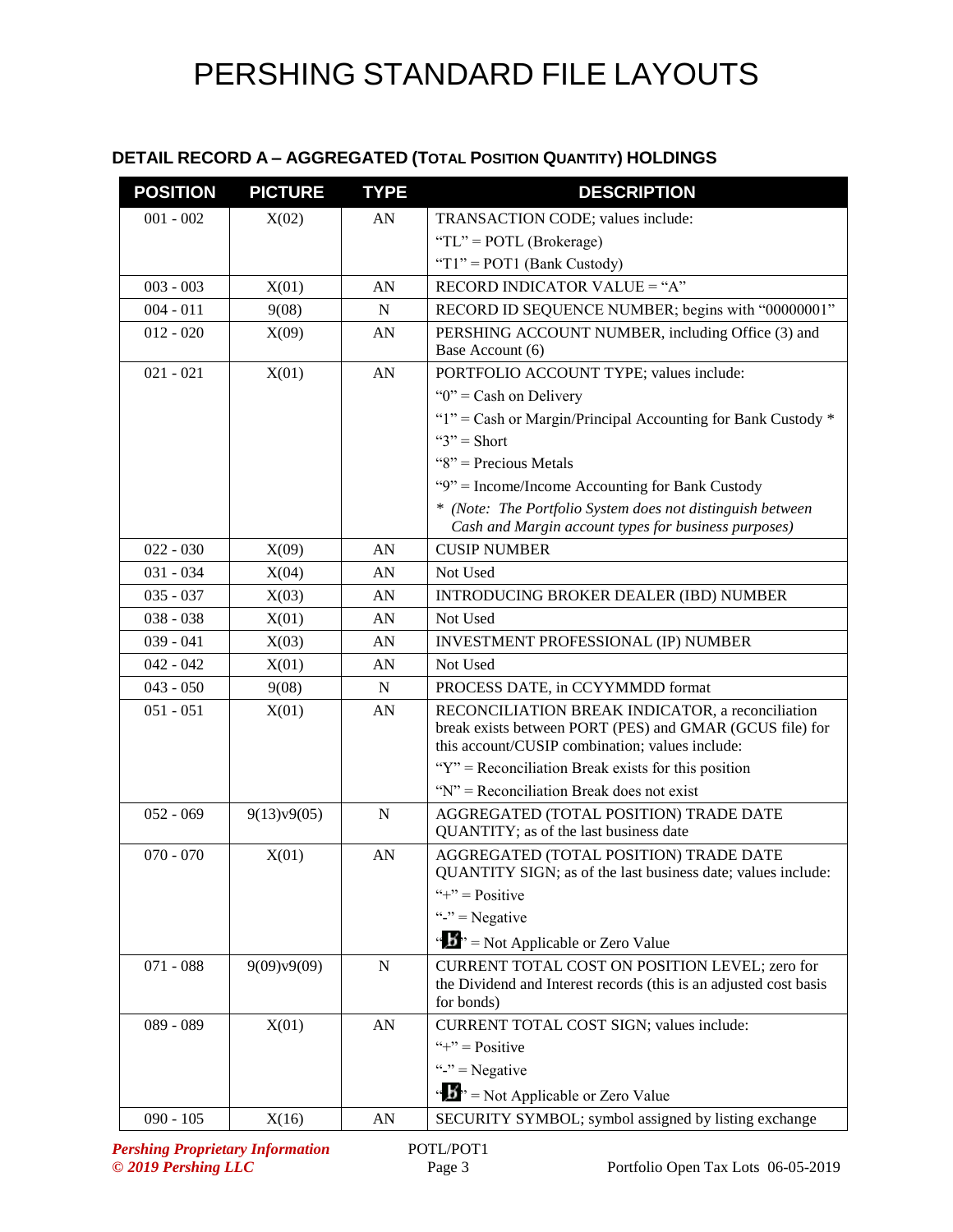| <b>POSITION</b> | <b>PICTURE</b> | <b>TYPE</b> | <b>DESCRIPTION</b>                                                                                                                                                                                    |
|-----------------|----------------|-------------|-------------------------------------------------------------------------------------------------------------------------------------------------------------------------------------------------------|
| $106 - 106$     | X(01)          | AN          | SECURITY TYPE CODE; see Appendix B                                                                                                                                                                    |
| $107 - 107$     | X(01)          | AN          | SECURITY MOD CODE; see Appendix B                                                                                                                                                                     |
| $108 - 108$     | X(01)          | AN          | SECURITY CALC CODE; see Appendix B                                                                                                                                                                    |
| $109 - 115$     | X(07)          | AN          | Not Used                                                                                                                                                                                              |
|                 |                |             | OCC DATA SET – The following four fields (in positions 116 through 136) comprise the OCC DATA SET<br>to be used in lieu of the OPRA Symbol. They apply only to Options.                               |
| $116 - 121$     | X(06)          | AN          | <b>OPTION ROOT</b>                                                                                                                                                                                    |
| $122 - 127$     | 9(06)          | N           | OPTION EXPIRATION DATE, in YYMMDD format                                                                                                                                                              |
| $128 - 128$     | X(01)          | AN          | CALL/PUT INDICATOR; values include:                                                                                                                                                                   |
|                 |                |             | " $C$ " = Call                                                                                                                                                                                        |
|                 |                |             | " $P$ " = Put                                                                                                                                                                                         |
| 129 - 136       | 9(05)v9(03)    | ${\bf N}$   | <b>STRIKE PRICE</b>                                                                                                                                                                                   |
| 137 - 154       | 9(16)v9(02)    | $\mathbf N$ | AVERAGE NONCOVERED SUBTOTAL, portion that<br>includes noncovered position; (effective 11/16/12)                                                                                                       |
| $155 - 155$     | X(01)          | AN          | AVERAGE NONCOVERED SUBTOTAL SIGN; values                                                                                                                                                              |
|                 |                |             | include:                                                                                                                                                                                              |
|                 |                |             | "+" = $Positive Value$                                                                                                                                                                                |
|                 |                |             | " $\mathbf{S}$ " = Not Applicable or Zero Value                                                                                                                                                       |
| $156 - 173$     | 9(16)v9(02)    | N           | AVERAGE COVERED SUBTOTAL, portion that includes<br>covered position; (effective 11/16/12)                                                                                                             |
| 174 - 174       | X(01)          | AN          | AVERAGE COVERED SUBTOTAL SIGN; values include:                                                                                                                                                        |
|                 |                |             | "+" = Positive Value                                                                                                                                                                                  |
|                 |                |             | " $\mathbf{S}$ " = Not Applicable or Zero Value                                                                                                                                                       |
| $175 - 176$     | X(02)          | AN          | <b>CUSIP LEVEL DEFAULT DISPOSITION METHOD FROM</b><br>DISPOSITION METHOD MAINTENANCE (DMM) (if<br>different from the account default in Account Services)<br>(effective $11/16/12$ ); values include: |
|                 |                |             | " $AV$ " = Average Cost (using First In, First Out)                                                                                                                                                   |
|                 |                |             | " $FI$ " = First In, First Out                                                                                                                                                                        |
|                 |                |             | "HC" = $High Cost$                                                                                                                                                                                    |
|                 |                |             | "HL" = High Cost Long Term                                                                                                                                                                            |
|                 |                |             | "HS" = High Cost Short Term                                                                                                                                                                           |
|                 |                |             | "LC" = $Low Cost$                                                                                                                                                                                     |
|                 |                |             | "LI" = Last In, First Out                                                                                                                                                                             |
|                 |                |             | "LL" = Low Cost Long Term                                                                                                                                                                             |
|                 |                |             | "LS" = Low Cost Short Term                                                                                                                                                                            |
|                 |                |             | "MS" = Minimize Short Term Gains                                                                                                                                                                      |
|                 |                |             | $\mathbf{A}^{\prime}$ $\mathbf{B}^{\prime}$ = Method same as default                                                                                                                                  |
| $177 - 482$     | X(306)         | AN          | Not Used                                                                                                                                                                                              |
| 483 - 491       | X(09)          | AN          | Reserved for Introducing Firm                                                                                                                                                                         |
| 492 - 499       | 9(08)          | ${\bf N}$   | DATE OF DATA, in CCYYMMDD format                                                                                                                                                                      |
| $500 - 500$     | X(01)          | AN          | Literally "X"; indicates the end of Record A                                                                                                                                                          |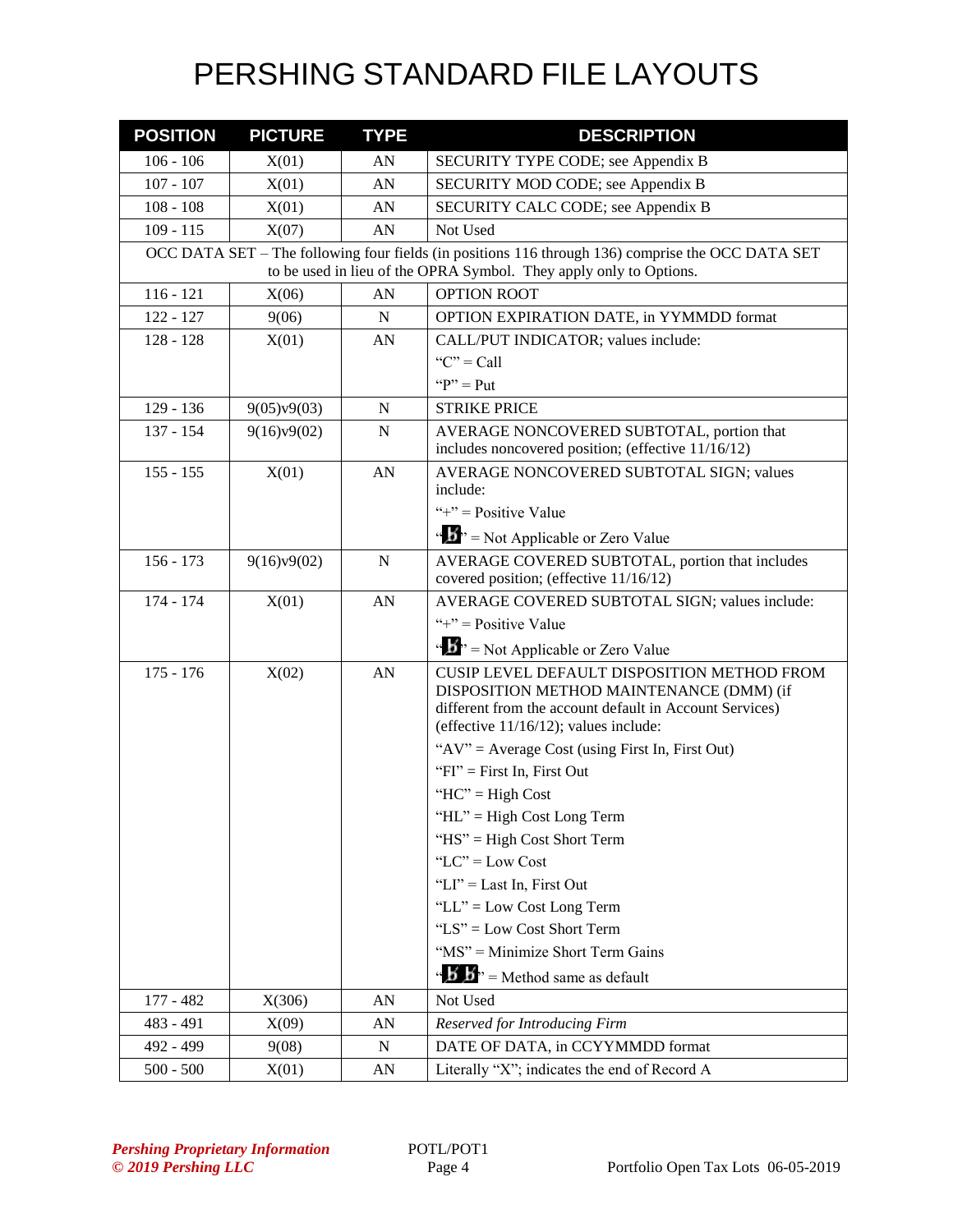### **DETAIL RECORD B – INDIVIDUAL TAX LOTS**

| <b>POSITION</b>            | <b>PICTURE</b>       | <b>TYPE</b> | <b>DESCRIPTION</b>                                                                                                                                                                                                                                                                                                                                                                                                          |
|----------------------------|----------------------|-------------|-----------------------------------------------------------------------------------------------------------------------------------------------------------------------------------------------------------------------------------------------------------------------------------------------------------------------------------------------------------------------------------------------------------------------------|
| $001 - 002$                | X(02)                | AN          | TRANSACTION CODE; values include:                                                                                                                                                                                                                                                                                                                                                                                           |
|                            |                      |             | "TL" = POTL (Brokerage)                                                                                                                                                                                                                                                                                                                                                                                                     |
|                            |                      |             | " $T1$ " = POT1 (Bank Custody)                                                                                                                                                                                                                                                                                                                                                                                              |
| $003 - 003$                | X(01)                | AN          | <b>RECORD INDICATOR VALUE = "B"</b>                                                                                                                                                                                                                                                                                                                                                                                         |
| $004 - 011$                | 9(08)                | N           | RECORD ID SEQUENCE NUMBER; begins with "00000001"                                                                                                                                                                                                                                                                                                                                                                           |
| $012 - 020$                | X(09)                | AN          | PERSHING ACCOUNT NUMBER, including Office (3) and<br>Base Account (6)                                                                                                                                                                                                                                                                                                                                                       |
| $021 - 021$                | X(01)                | AN          | PORTFOLIO ACCOUNT TYPE; see record A, position 021 for<br>values                                                                                                                                                                                                                                                                                                                                                            |
| $022 - 030$                | X(09)                | AN          | <b>CUSIP NUMBER</b>                                                                                                                                                                                                                                                                                                                                                                                                         |
| $031 - 034$                | X(04)                | AN          | Not Used; Reserved for future use                                                                                                                                                                                                                                                                                                                                                                                           |
| $035 - 037$                | X(03)                | AN          | INTRODUCING BROKER DEALER (IBD) NUMBER                                                                                                                                                                                                                                                                                                                                                                                      |
| $038 - 038$                | X(01)                | AN          | Not Used; Reserved for future use                                                                                                                                                                                                                                                                                                                                                                                           |
| $039 - 041$                | X(03)                | AN          | <b>INVESTMENT PROFESSIONAL (IP) NUMBER</b>                                                                                                                                                                                                                                                                                                                                                                                  |
| $042 - 042$                | X(01)                | AN          | Not Used; Reserved for future use                                                                                                                                                                                                                                                                                                                                                                                           |
| $043 - 050$                | 9(08)                | $\mathbf N$ | PROCESS DATE, in CCYYMMDD format                                                                                                                                                                                                                                                                                                                                                                                            |
| $051 - 062$                | X(12)                | AN          | RECORD ID, including Entry Date, in YYMMDD format +<br>Reference Number (6). Include TRADE DATE, below, to<br>uniquely identify a tax lot                                                                                                                                                                                                                                                                                   |
| $063 - 070$                | 9(08)                | ${\bf N}$   | TRADE DATE, in CCYYMMDD format. Note the following<br>exception values and their definitions:<br>" $00000000$ " = No cost basis is available for this tax lot<br>"19050101" = Contains multiple tax lots that have been held<br>for five years or longer using average cost<br>"19000101" = Unallocated; no cost basis allocated at this time                                                                               |
|                            |                      |             | " $19010101"$ = Various                                                                                                                                                                                                                                                                                                                                                                                                     |
| $071 - 078$                | 9(08)                | N           | SETTLEMENT DATE, in CCYYMMDD format                                                                                                                                                                                                                                                                                                                                                                                         |
| $079 - 096$                | 9(13)v9(05)          | $\mathbf N$ | QUANTITY; as of the last business date                                                                                                                                                                                                                                                                                                                                                                                      |
| $097 - 097$                | X(01)                | AN          | QUANTITY SIGN; as of the last business date; values include:<br>"+" = $Positive$<br>"-" = Negative<br>" $\mathbf{F}$ " = Not Applicable or Zero Value                                                                                                                                                                                                                                                                       |
| $098 - 115$<br>$116 - 116$ | 9(09)v9(09)<br>X(01) | N<br>AN     | CURRENT TOTAL COST ON LOT LEVEL; the current cost<br>basis that is used to calculate unrealized gains and losses. It<br>encompasses all adjustments to cost basis, such as amortization,<br>OID, return of capital, corporate actions, and average cost basis.<br>This amount is the current cost basis for the remaining amount<br>of shares of the tax lot still held.<br>CURRENT COST ON LOT LEVEL SIGN; values include: |
|                            |                      |             | "+" = $Positive$<br>" $v =$ Negative<br>" $\mathbf{F}$ " = Not Applicable or Zero Value                                                                                                                                                                                                                                                                                                                                     |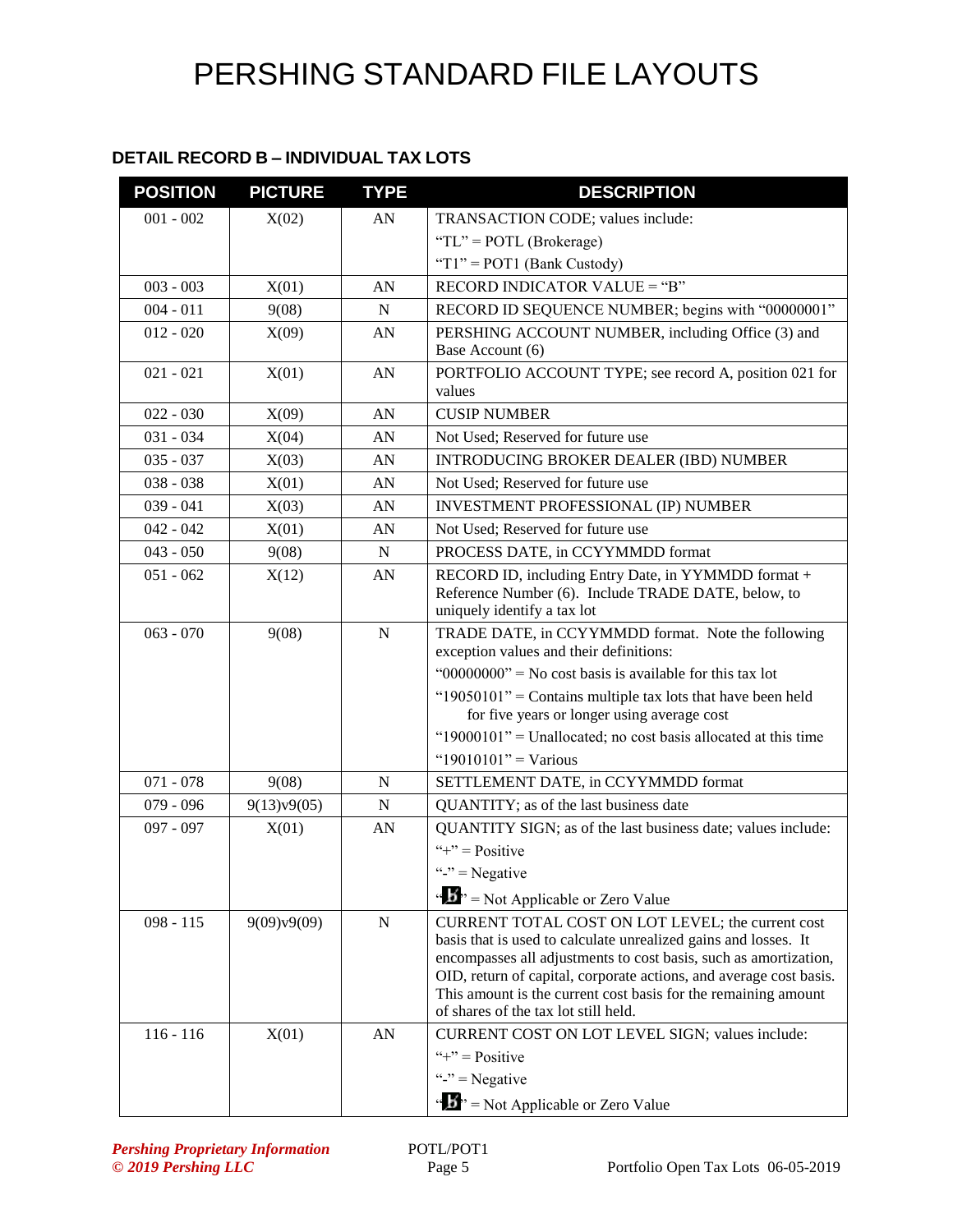| <b>POSITION</b> | <b>PICTURE</b> | <b>TYPE</b> | <b>DESCRIPTION</b>                                                                                                                                                                                                       |
|-----------------|----------------|-------------|--------------------------------------------------------------------------------------------------------------------------------------------------------------------------------------------------------------------------|
| $117 - 135$     | X(19)          | AN          | Not Used                                                                                                                                                                                                                 |
| $136 - 153$     | 9(16)v9(02)    | $\mathbf N$ | ORIGINAL ADJUSTED COST; the original cost basis of the<br>tax lot prorated in the case of a partial sale. It is, however,<br>unadjusted for any amortization, average cost, or corporate<br>action; effective 12/9/2016. |
| 154 - 154       | X(01)          | AN          | ORIGINAL ADJUSTED COST SIGN; values include:                                                                                                                                                                             |
|                 |                |             | "+" = $Positive$                                                                                                                                                                                                         |
|                 |                |             | "-" = Negative                                                                                                                                                                                                           |
|                 |                |             | " $\mathbf{F}$ " = Not Applicable or Zero Value                                                                                                                                                                          |
| $155 - 172$     | 9(09)v9(09)    | ${\bf N}$   | <b>BOND RATE</b>                                                                                                                                                                                                         |
| $173 - 173$     | X(01)          | AN          | BOND RATE SIGN; values include:                                                                                                                                                                                          |
|                 |                |             | "+" = $Positive$                                                                                                                                                                                                         |
|                 |                |             | "-" $=$ Negative                                                                                                                                                                                                         |
|                 |                |             | " $\mathbf{F}$ " = Not Applicable or Zero Value                                                                                                                                                                          |
| 174 - 181       | 9(08)          | ${\bf N}$   | ADJUSTED TRADE DATE, in CCYYMMDD format; new<br>trade date of the lot based on a wash/sales event                                                                                                                        |
| 182 - 182       | X(01)          | AN          | MISSING COST BASIS CODE; values include:                                                                                                                                                                                 |
|                 |                |             | "B" = Pershing does not have the cost basis for all the tax lots                                                                                                                                                         |
|                 |                |             | $\cdots$ $\cdots$ Pershing has the cost basis for all the tax lots                                                                                                                                                       |
| $183 - 200$     | 9(16)v9(02)    | N           | <b>COMMISSION/SALES CREDIT</b>                                                                                                                                                                                           |
| $201 - 201$     | X(01)          | AN          | COMMISSION/SALES CREDIT SIGN; values include:                                                                                                                                                                            |
|                 |                |             | "+" = $Positive$                                                                                                                                                                                                         |
|                 |                |             | "-" $=$ Negative                                                                                                                                                                                                         |
|                 |                |             | " $\mathbf{F}$ " = Not Applicable or Zero Value                                                                                                                                                                          |
| $202 - 219$     | 9(16)v9(02)    | $\mathbf N$ | <b>FEES</b>                                                                                                                                                                                                              |
| $220 - 220$     | X(01)          | AN          | FEES SIGN; values include:                                                                                                                                                                                               |
|                 |                |             | "+" = $Positive$                                                                                                                                                                                                         |
|                 |                |             | "-" $=$ Negative                                                                                                                                                                                                         |
|                 |                |             | " $B$ " = Not Applicable or Zero Value                                                                                                                                                                                   |
| $221 - 221$     | X(01)          | AN          | LOT STATUS; (to be converted to "Not Used," effective TBA);<br>values include:                                                                                                                                           |
|                 |                |             | " $A$ " = Available                                                                                                                                                                                                      |
|                 |                |             | " $L$ " = Locked                                                                                                                                                                                                         |
|                 |                |             | " $P$ " = Pending"                                                                                                                                                                                                       |
| $222 - 222$     | X(01)          | AN          | COVERED/NONCOVERED; refers to tax lots covered by new                                                                                                                                                                    |
|                 |                |             | IRS reporting legislation; values include:                                                                                                                                                                               |
|                 |                |             | " $C$ " = Covered by legislation                                                                                                                                                                                         |
|                 |                |             | " $U$ " = Noncovered by legislation                                                                                                                                                                                      |
|                 |                |             | " $\mathbf{b}$ " = Status unknown                                                                                                                                                                                        |
| $223 - 227$     | X(05)          | AN          | <b>CONTRA FIRM NUMBER</b>                                                                                                                                                                                                |
| $228 - 257$     | X(30)          | AN          | MATCHING EXTERNAL REFERENCE                                                                                                                                                                                              |
| $258 - 275$     | 9(16)v9(02)    | N           | <b>AVERAGE UNIT COST</b>                                                                                                                                                                                                 |
| $276 - 283$     | 9(08)          | ${\bf N}$   | DATE OF DEATH, in CCYYMMDD format                                                                                                                                                                                        |

**Pershing Proprietary Information** POTL/POT1<br>
© 2019 Pershing LLC Page 6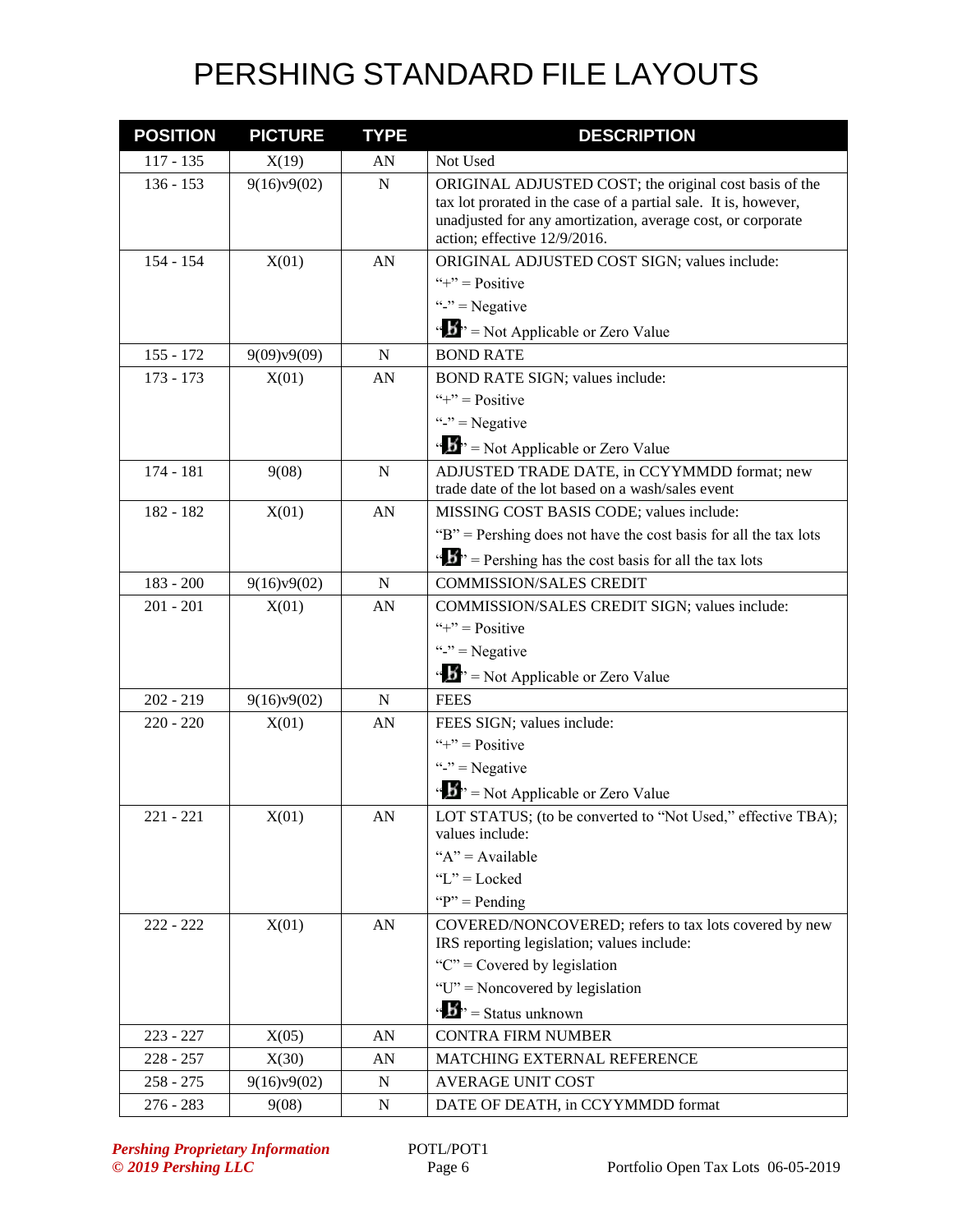| <b>POSITION</b> | <b>PICTURE</b> | <b>TYPE</b> | <b>DESCRIPTION</b>                                                                                                                                                              |
|-----------------|----------------|-------------|---------------------------------------------------------------------------------------------------------------------------------------------------------------------------------|
| $284 - 291$     | 9(08)          | N           | DATE OF GIFT, in CCYYMMDD format                                                                                                                                                |
| 292 - 309       | 9(16)v9(02)    | $\mathbf N$ | <b>GIFT FMV (Fair Market Value)</b>                                                                                                                                             |
| $310 - 310$     | X(01)          | AN          | GIFT FAIR MARKET VALUE SIGN; values include:                                                                                                                                    |
|                 |                |             | "+" = Positive                                                                                                                                                                  |
|                 |                |             | "-" = Negative                                                                                                                                                                  |
|                 |                |             | " $\mathbf{F}$ " = Not Applicable or Zero Value                                                                                                                                 |
| $311 - 328$     | 9(16)v9(02)    | N           | ORIGINAL COST; the original cost basis of the initial purchase<br>of the original shares purchased. If there is a subsequent partial<br>sale, this amount will not be adjusted. |
| $329 - 329$     | X(01)          | AN          | ORIGINAL COST SIGN; values include:                                                                                                                                             |
|                 |                |             | "+" = $Credit$ Amount                                                                                                                                                           |
|                 |                |             | "-" = Debit Amount                                                                                                                                                              |
|                 |                |             | " $\mathbf{F}$ " = Not Applicable or Zero Value                                                                                                                                 |
| 330 - 334       | X(05)          | AN          | PORT TRANSACTION CODE                                                                                                                                                           |
| $335 - 352$     | 9(13)v9(05)    | N           | ORIGINAL QUANTITY                                                                                                                                                               |
| $353 - 353$     | X(01)          | AN          | ORIGINAL QUANTITY SIGN; values include:                                                                                                                                         |
|                 |                |             | "+" = $Positive$                                                                                                                                                                |
|                 |                |             | "-" $=$ Negative                                                                                                                                                                |
|                 |                |             | " $\mathbf{F}$ " = Not Applicable or Zero Value                                                                                                                                 |
| $354 - 371$     | 9(11)v9(07)    | $\mathbf N$ | EXPANDED AVERAGE UNIT COST (effective 11/16/12)                                                                                                                                 |
| $372 - 373$     | X(02)          | AN          | BOND ELECTION METHOD (eff. 06/12/15); values include:                                                                                                                           |
|                 |                |             | " $AN$ " = Taxpayer election not applicable                                                                                                                                     |
|                 |                |             | " $AY$ " = All interest as OID (to be removed 07/2015 due to<br>changes in regulations)                                                                                         |
|                 |                |             | " $BN$ " = Do not amortize taxable bond premium                                                                                                                                 |
|                 |                |             | "BY" = Amortize bond premium                                                                                                                                                    |
|                 |                |             | "CN" = Constant yield, deferred inclusion                                                                                                                                       |
|                 |                |             | "CY" = Constant yield, current inclusion                                                                                                                                        |
|                 |                |             | "SN" = Ratable, deferred inclusion                                                                                                                                              |
|                 |                |             | " $SY'' =$ Ratable, current inclusion                                                                                                                                           |
|                 |                |             | " $\mathbf{B}'$ $\mathbf{B}$ " = Not Applicable                                                                                                                                 |
| 374 - 391       | 9(16)v9(02)    | ${\bf N}$   | DEFERRED INCOME (effective 06/12/2015)                                                                                                                                          |
| 392 - 409       | 9(16)v9(02)    | ${\bf N}$   | YEAR-TO-DATE REPORTABLE INCOME ADJUSTMENT<br>(effective 06/12/2015)                                                                                                             |
| $410 - 410$     | X(01)          | AN          | YEAR-TO-DATE REPORTABLE INCOME ADJUSTMENT<br>SIGN (effective 06/12/2015); values include:                                                                                       |
|                 |                |             | "+" = $Positive$                                                                                                                                                                |
|                 |                |             | "-" $=$ Negative                                                                                                                                                                |
|                 |                |             | " $\mathbf{S}$ " = Not Applicable or Zero Value                                                                                                                                 |
| $411 - 428$     | 9(16)v9(02)    | N           | UNUSED AMORTIZATION (effective 06/12/2015)                                                                                                                                      |
| $429 - 446$     | 9(16)v9(02)    | $\mathbf N$ | ACQUISITION PREMIUM AMOUNT (effective 06/12/2015)                                                                                                                               |
| 447 - 464       | 9(16)v9(02)    | N           | ACCRUED ORIGINAL ISSUE DISCOUNT (OID) AMOUNT<br>(effective 06/12/2015)                                                                                                          |

**Pershing Proprietary Information** POTL/POT1<br>
© 2019 Pershing LLC Page 7